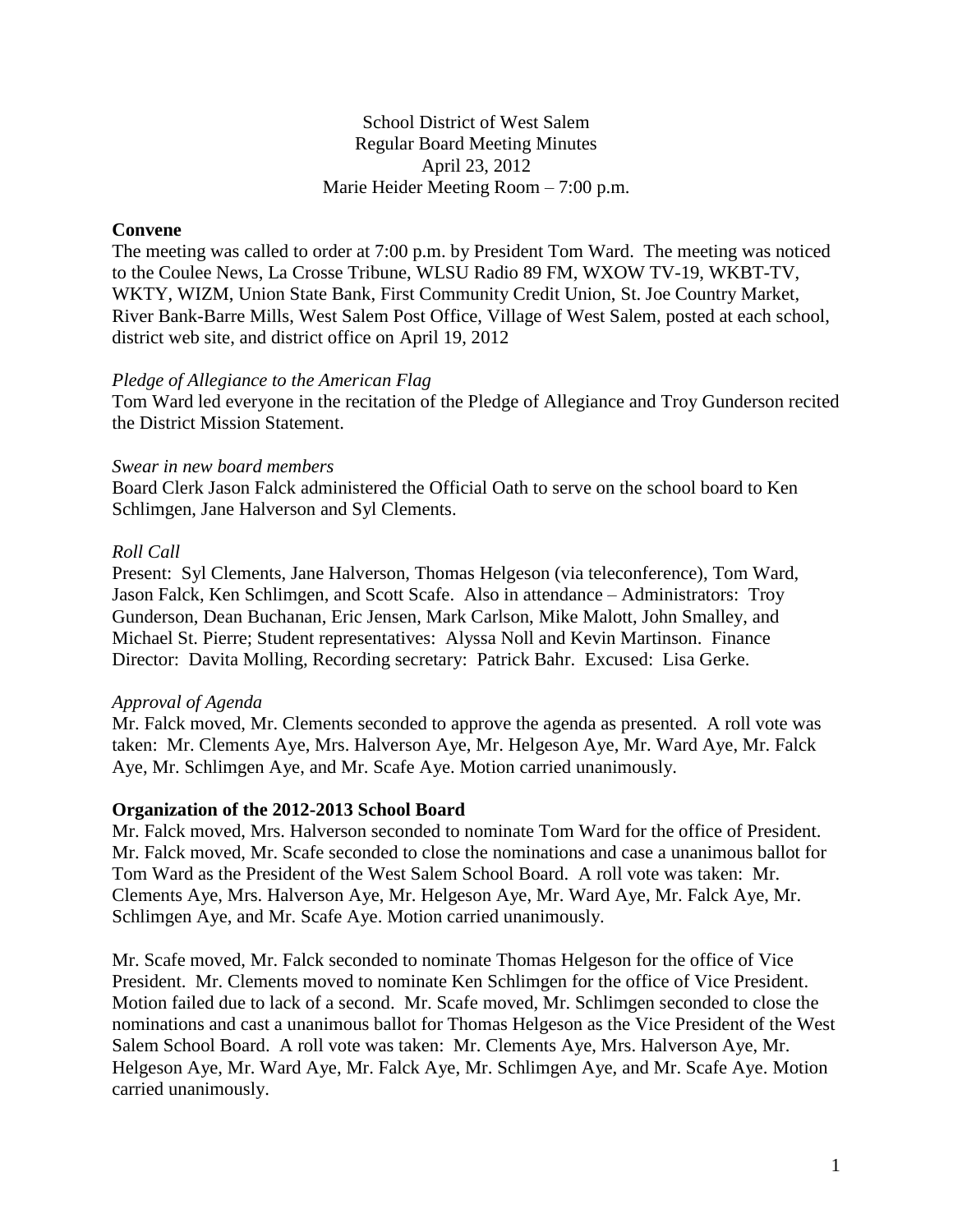Mr. Helgeson moved, Mrs. Halverson seconded to nominate Jason Falck for the office of Clerk. Mr. Scafe moved, Mr. Schlimgen seconded to close the nominations and cast a unanimous ballot for Jason Falck as the Clerk of the West Salem School Board. A roll vote was taken: Mr. Clements Aye, Mrs. Halverson Aye, Mr. Helgeson Aye, Mr. Ward Aye, Mr. Falck Aye, Mr. Schlimgen Aye, and Mr. Scafe Aye. Motion carried unanimously.

Mr. Schlimgen moved to nominate Syl Clements for the office of Treasurer. Motion failed due to lack of a second. Mr. Helgeson moved, Mr. Falck seconded to nominate Scott Scafe for the office of Treasurer. Mr. Falck moved, Mrs. Halverson seconded to close nominations and cast a unanimous ballot for Scott Scafe as Treasurer of the West Salem School Board. A roll vote was taken: Mr. Clements Aye, Mrs. Halverson Aye, Mr. Helgeson Aye, Mr. Ward Aye, Mr. Falck Aye, Mr. Schlimgen Aye, and Mr. Scafe Aye. Motion carried unanimously.

Mr. Carlson introduced the new student board representatives, Alyssa Noll and Kevin Martinson.

Mr. Schlimgen moved, Mr. Helgeson seconded a resolution to authorize the board officers to borrow money pursuant to Wisconsin State Statutes 67.12(3) for the 2011-2012 and 2012-2013 school years. A roll vote was taken: Mr. Clements Aye, Mrs. Halverson Aye, Mr. Helgeson Aye, Mr. Ward Aye, Mr. Falck Aye, Mr. Schlimgen Aye, and Mr. Scafe Aye. Motion carried unanimously.

Mr. Falck moved, Mr. Schlimgen seconded to select the Union State Bank of West Salem as the bank depository. A roll vote was taken: Mr. Clements Aye, Mrs. Halverson Aye, Mr. Helgeson Aye, Mr. Ward Aye, Mr. Falck Aye, Mr. Schlimgen Aye, and Mr. Scafe Aye. Motion carried unanimously.

Mr. Scafe moved, Mr. Schlimgen seconded to authorize facsimile signatures pursuant to Wisconsin State Statutes 66.042(3). A roll vote was taken: Mr. Clements Aye, Mrs. Halverson Aye, Mr. Helgeson Aye, Mr. Ward Aye, Mr. Falck Aye, Mr. Schlimgen Aye, and Mr. Scafe Aye. Motion carried unanimously.

Mr. Falck moved, Mr. Scafe seconded to authorize the board officers to invest surplus funds pursuant to Wisconsin State Statute 66.042(3). A roll vote was taken: Mr. Clements Aye, Mrs. Halverson Aye, Mr. Helgeson Aye, Mr. Ward Aye, Mr. Falck Aye, Mr. Schlimgen Aye, and Mr. Scafe Aye. Motion carried unanimously.

Mr. Scafe moved, Mr. Falck seconded to continue with the current schedule to select the second and fourth Monday of each month at 7:00 p.m. for regular school board meetings and one meeting in December. A roll vote was taken: Mr. Clements Aye, Mrs. Halverson Aye, Mr. Helgeson Aye, Mr. Ward Aye, Mr. Falck Aye, Mr. Schlimgen Aye, and Mr. Scafe Aye. Motion carried unanimously.

## **Connection with the Community**

*Kevin Martinson reported on:*

- 1. Senior Exit Project presentations have started in Mr. Maves class.
- 2. Taylor Varichak won state for VICA skills and will be competing at nationals.
- 3. The baseball team's conference record is currently 3-2.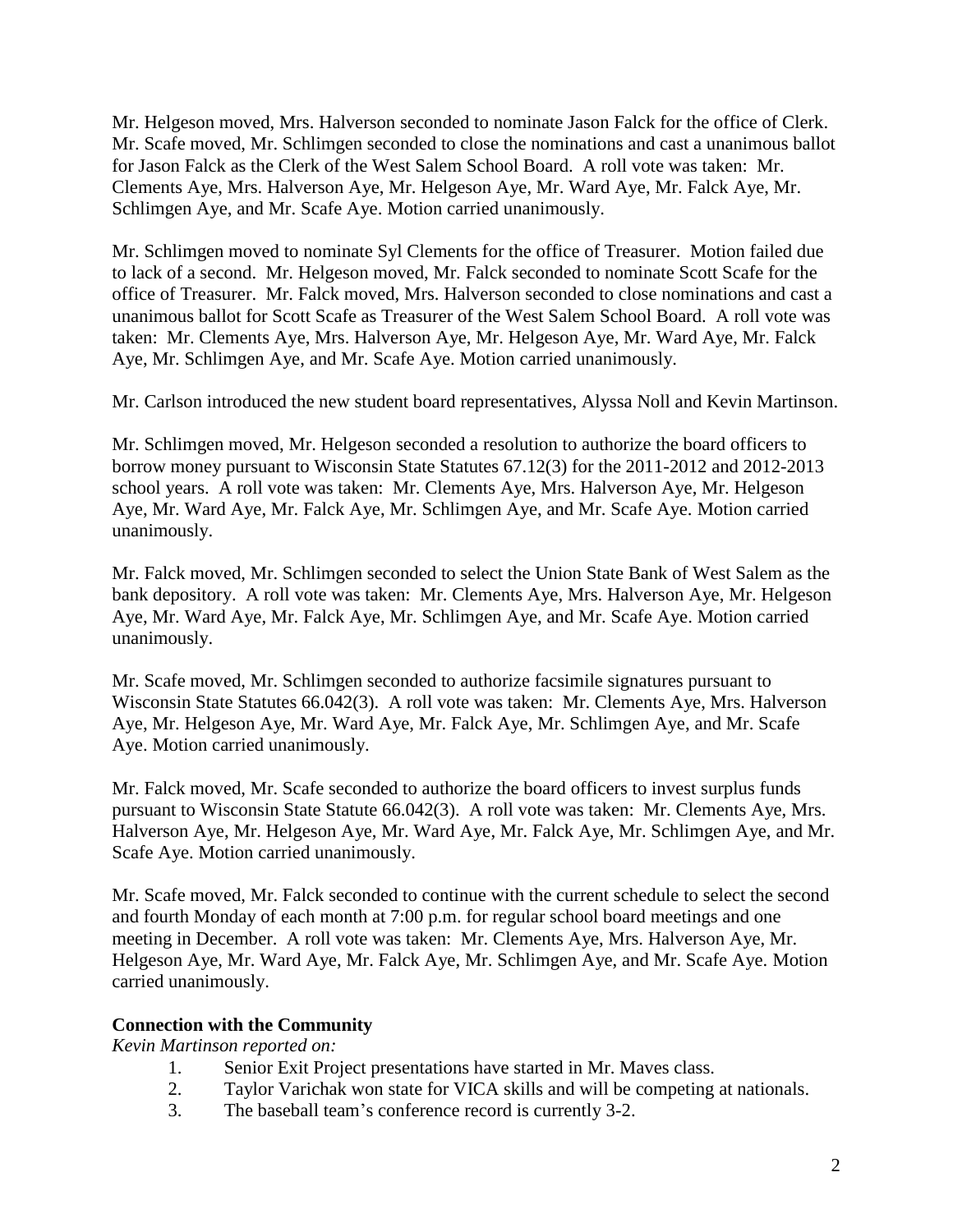## *Alyssa Noll reported on:*

- 1. The high school drama club will be performing Charlotte's Web on Thursday, April 26, 2012.
- 2. The Visual Arts Classic (VAC) and Forensics teams recently competed at state.
- 3. The high school band had a clinician from UW-Eau Claire, Dr. Phillip Ostrander, to work with students.

# *Correspondence*

Mr. Ward acknowledged recording secretary Patrick Bahr in honor of Administrative Professionals Week.

## *Public comments*

Chase Miller, Richard Miller and David Stelloh were each given the opportunity to speak on the subject of expulsions.

## *Written and Oral Reports*

Supervisor reports were reviewed. Mr. Gunderson reviewed his report which included the following topics: health insurance consultant, technology, WERC/negotiations, long range facility planning and the Crisis Drill on May 4.

## **Consent Agenda**

Mr. Scafe moved, Mr. Clements seconded to approve the minutes of the Regular Board Meeting of April 9, 2012, and the invoices to be paid. A roll vote was taken: Mr. Clements Aye, Mrs. Halverson Aye, Mr. Helgeson Aye, Mr. Ward Aye, Mr. Falck Aye, Mr. Schlimgen Aye, and Mr. Scafe Aye. Motion carried unanimously.

## **Discussion/Action Items:**

Mr. Falck moved, Mrs. Halverson seconded to accept the donation from the La Crosse Community Foundation/Corinne Zielke Scholarship Fund for an indoor batting cage. A roll vote was taken: Mr. Clements Aye, Mrs. Halverson Aye, Mr. Helgeson Aye, Mr. Ward Aye, Mr. Falck Aye, Mr. Schlimgen Aye, and Mr. Scafe Aye. Motion carried unanimously.

Mr. LeRoy Krall reviewed the recommendation to suspend the gymnastics program for the 2012- 2013 school year. Mrs. Halverson moved, Mr. Clements seconded to suspend the gymnastics program for one year. After some discussion, Mr. Schlimgen moved, Mr. Scafe seconded to postpone the discussion until the next board meeting. A roll vote was taken on the postponement: Mr. Clements Aye, Mrs. Halverson Aye, Mr. Helgeson Aye, Mr. Ward Aye, Mr. Falck Aye, Mr. Schlimgen Aye, and Mr. Scafe Aye. Motion carried unanimously. No vote was taken on the original motion to suspend the gymnastics program for one year.

Mrs. Halverson moved, Mr. Clements seconded to offer the support staff renewals for the 2012- 2013 school year as presented. A roll vote was taken: Mr. Clements Aye, Mrs. Halverson Aye, Mr. Helgeson Aye, Mr. Ward Aye, Mr. Falck Aye, Mr. Schlimgen Aye, and Mr. Scafe Aye. Motion carried unanimously.

Mr. Gunderson reviewed the process in creating and the implementation of a strategic plan.

A summer Board Retreat will take place in June or July of 2012.